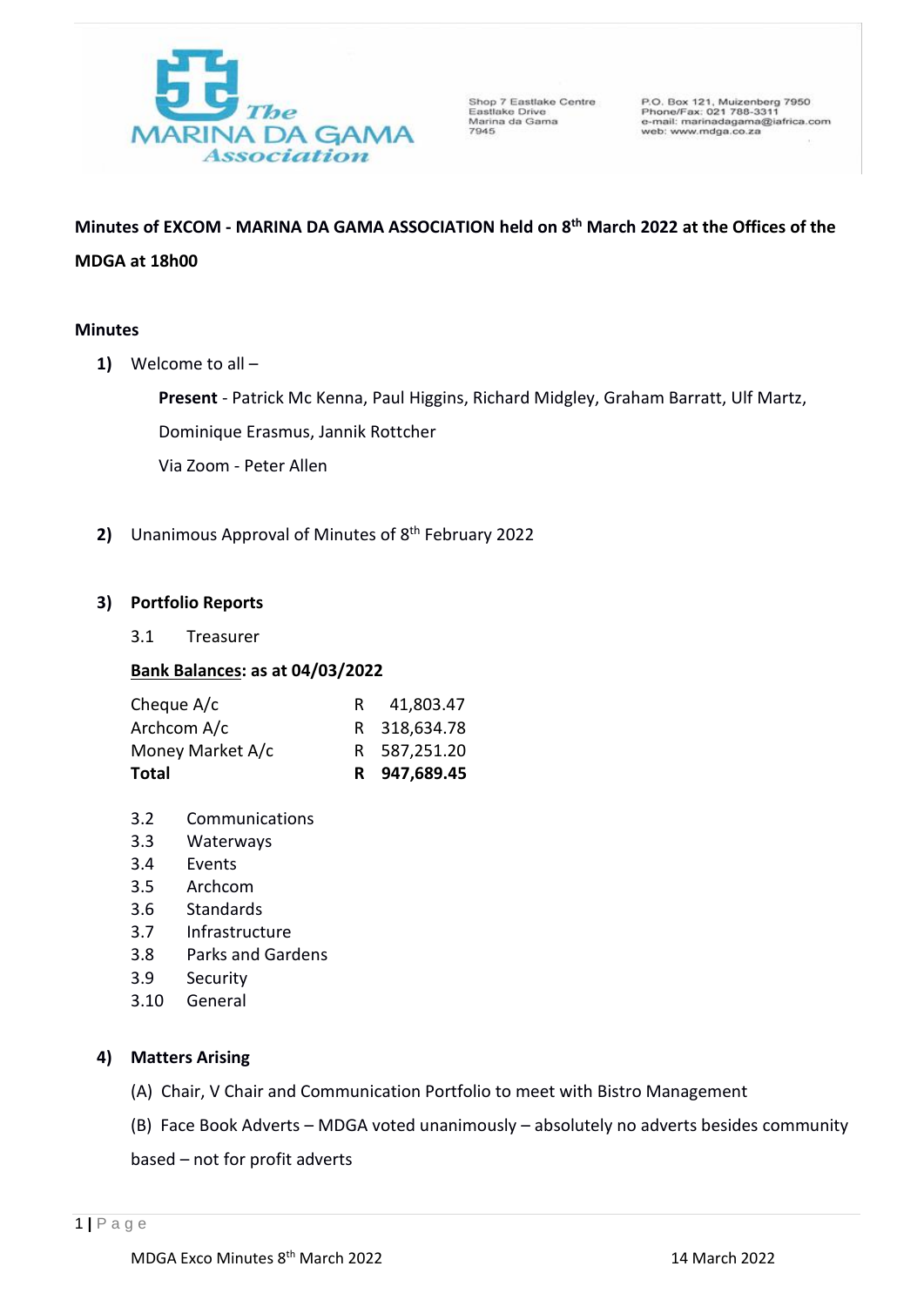(C) Design Manual – Exco voted unanimously for updated resolutions – 1, 2, 3 (with wording to be amended by VC see below) 4 and 5 but voted no for resolution regarding Aluminium Blinds, which is not reflected here. These Resolutions are to be submitted to MDGA AGM in June 2022 for approval by the members.

Resolution 3 Plans submission – V Chair to provide amended wording – regarding Compliance with National, Provincial and City legislation in plan submission – as per the MDGA Constitution.

Explanation - Below resolutions – **Strikethrough** – is removal of wording or entire clause and **yellow highlights** is inclusion of new wording

So, we are now down to 5 resolutions – asbestos removal in part of resolution 1, gutters included due to drought and the correction of previous resolution worded incorrectly regarding your verge are fairly obvious. That leaves 3 new resolutions. – One confirming the original design criteria of the Marina (1 below) as well as the removal of Asbestos, another being statutory (3 below), and last being a necessity of keeping the roadways uncluttered (5 below). Exco voted unanimously to approve these 5 proposed resolutions – with wording to be amended on resolution 3. These Resolutions are to be submitted to AGM in June 2022 for approval by the members.

*1) Pitched roofs must be enclosed by parapets on two or more sides and always on gabled ends. Curved and decorated gables and hipped roofs are prohibited. Clippped eaves and Overhanging eaves are also prohibited. The roof pitch must be between 10 and 25. The roof must be black, blueblack or dark grey in colour. Only slate, cement tiles and asbestos fibre cement slate are permitted.* This is an aesthetics issue and health in removing asbestos from materials acceptable **Explanation** There was, I believe, a fundamental error in the original Design Manual insofar as it did not differentiate between gable eaves and gutter eaves. Gable eaves are not possible (i.e. the roof oversailing the gable wall) as it is a requirement that roofs are contained within parapets. Gutter eaves have universally been constructed throughout the Marina with clipper gutter eaves (In other words with the fascia board and gutter fixed directly onto the wall without an overhang.). The removal of asbestos is selfexplanatory and fibre cement is the modern-day equivalent.

**2** Gutters were not a feature of early Cape architecture owing to the difficulty of gathering water from thatch. Where gutters are required by the Local Authority, it is recommended that they should be fully concealed or as insignificant as possible. A non-corrosive material such as PVC is recommended for gutters and downpipes. **Explanation** With water scarcity we want to encourage run off water collection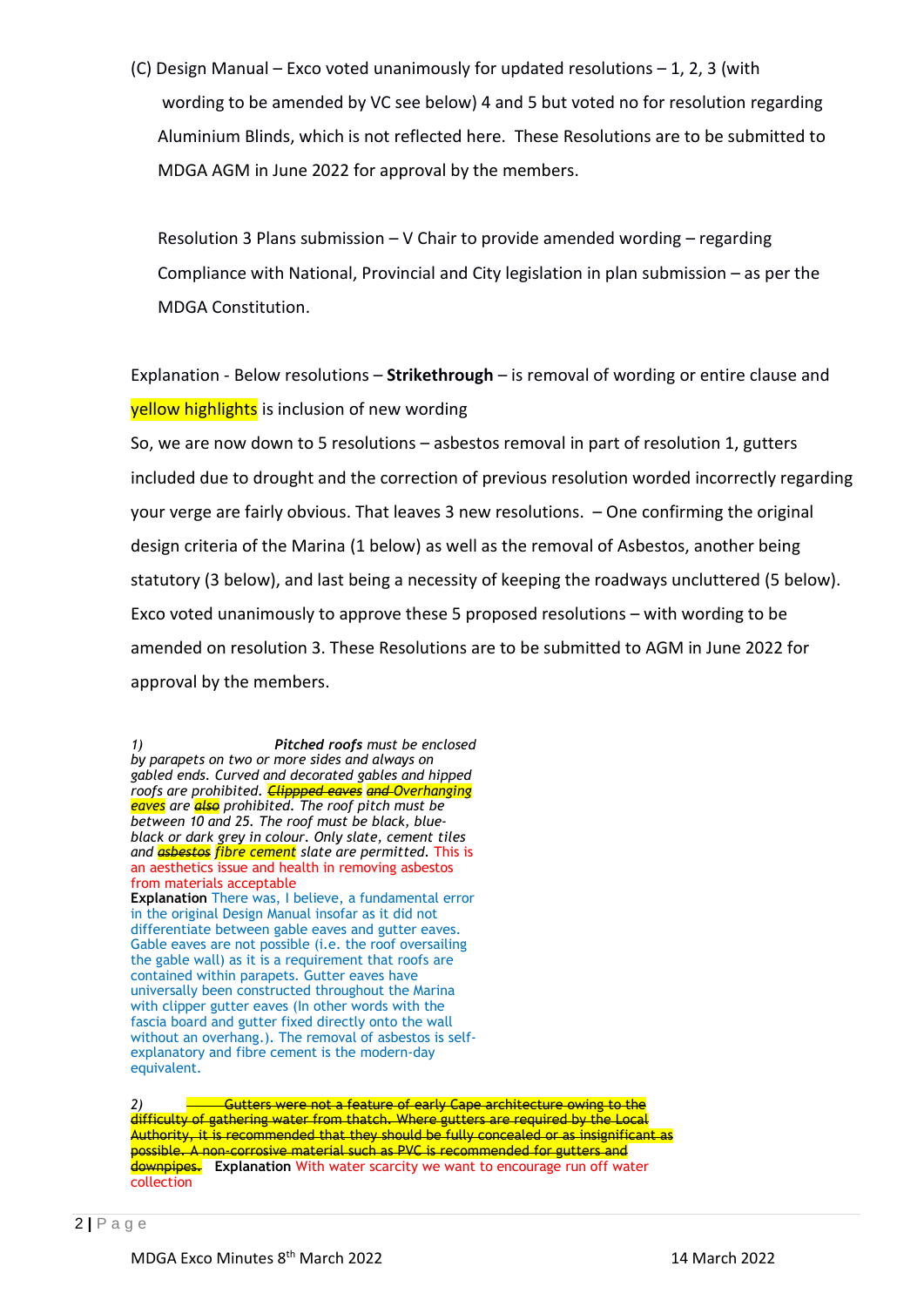### *3)* **SUBMISSION OF PLANS**:

Plans submitted for consideration by ARCHCOM must contain the following, minimum information: **Explanation** I haven't copied all – but this is in order to comply with CoCT planning requirements and to speed up CoCT approvals – V Chair to provide clearer wording

- 4) Owners are required to maintain the planting within the road verge directly opposite outside their property. Any substantial trees within the verge may not be removed without application to and the approval of the Parks and Forests Department of the City of Cape Town.
- **Explanation** Correction of previous resolution you need to look after your own verge
- *5)* Caravans and motorhomes shall not be stored on public property or in a visible position on private property. Long term boat parking on public roads is not permitted
- **Explanation** streets get cluttered with cars, caravans and boats parking on the roads
- (D) AGM proposed dates any weekday dates 7 to  $28<sup>th</sup>$  June ( $21<sup>st</sup>$  a public Holiday) dependent on availability – venue Masque Theatre or Muizenberg High School – unanimously approved by Exco.
- (E) Year End delayed by approx 2 weeks to week of 21st March due to Janet Bookkeeper accident but 2021/2022 Statements as well as March 2022 Statements will be mailed and or hand delivered by 14<sup>th</sup> March
- (F) Special Rates Area (SRA) and or Gated Community (GA)- Chair raised these issues as the most significant issues that will improve the value of properties in the Marina. They are very different options – basically the SRA – is a mechanism to have City collect monthly special rates fee – that the Marina Association can use to benefit members. The GA is a different proposition – that we would apply to City – and if successful – we would close the Marina, with selected entrances having Guard Houses and complete access control. The MDGA would require 75% of Members approval, and would have to enter into binding agreements to preserve and maintain all City assets – which would have to be bought or leased from the City – like Roads, Public open Spaces etc. This would be a significant step – with a transfer of infrastructure risk to the Marina. The possibility is there that sections of the Marina could be closed and not the entire Marina? This is a weighty issue, and the City documents will be shared with Exco as a first step in the process. Exco position on SRA vs GA – Exco decided that the Manager Southern Peninsula for the CoCT – Mr Gonzales will be invited by PH to brief Exco on road forward with advantages and disadvantages of changes.
- (G) Marina T-Shirts UM circulated the proposed logo designs for T-shirts via email prior to the meeting, for review and further comments by EXCO, for consideration.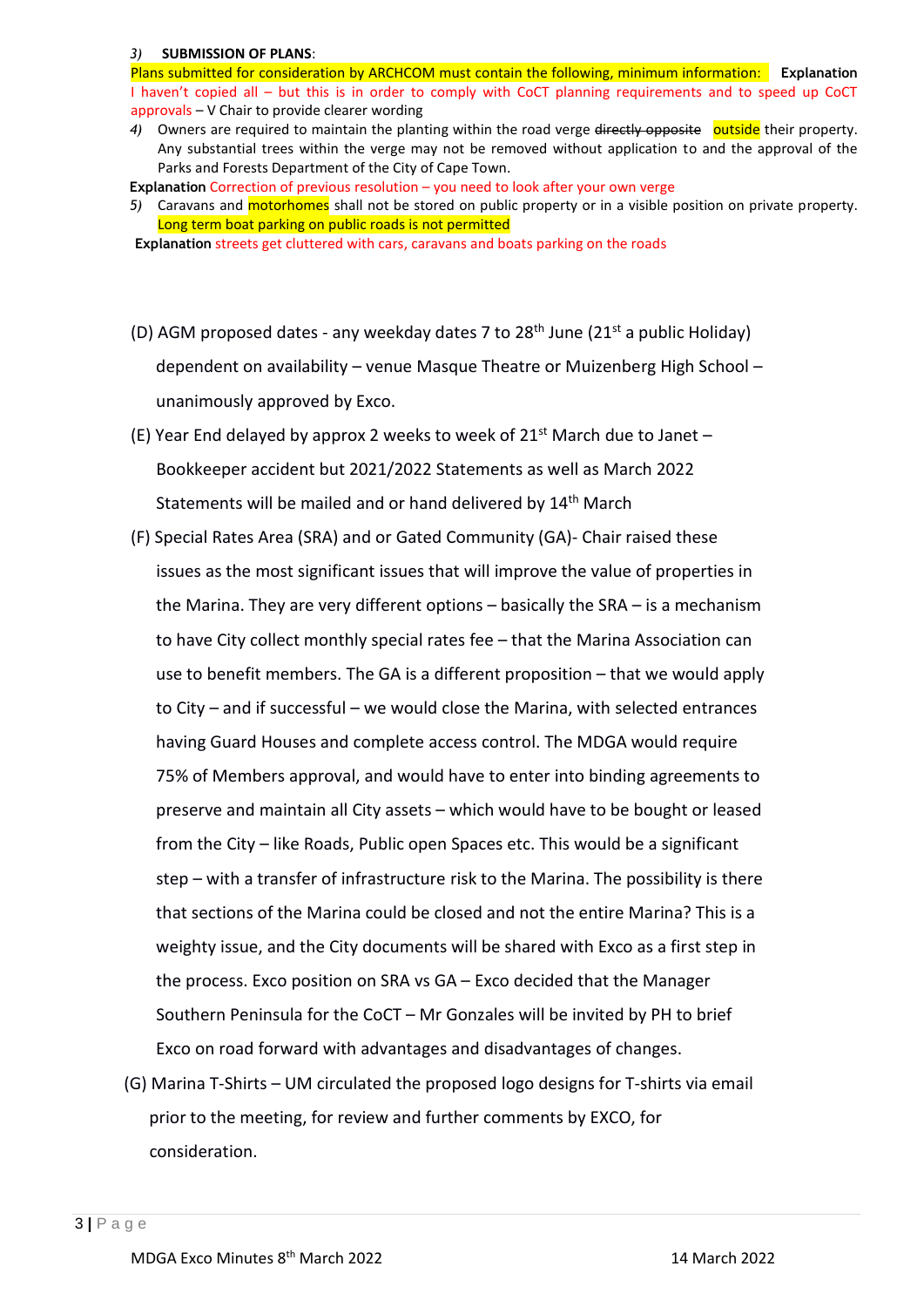- (H) Welcome Pack is completed, and PM Advertisers have given approval Designer in hospital – go ahead to print on his recovery.
- (I) UM commented that the City of Cape Town had responded to the request for traffic calming measures at Shearwater Drive, having declined the application due to no schools or creches located in the area.

**5) Date of next meeting** – 12th April 2022 at 18h00 at MDGA Offices

Meeting Finished at 19h30

# **PORTFOLIO REPORTS – 08 March 2022**

| Treasurer             | 4       |
|-----------------------|---------|
| Security              | $4 - 5$ |
| Parks and Maintenance | 5       |
| Infrastructure        | $5-6$   |
| Communications        | 6       |
| Events                | 6       |
| Standards             | 6       |
| Archcom               | 6       |
| Waterways             | 6       |

# **TREASURER**

### **Bank Balances: as at 04/03/2022**

| Cheque A/c       | R | 41.803.47    |
|------------------|---|--------------|
| Archcom A/c      |   | R 318,634.78 |
| Money Market A/c |   | R 587.251.20 |
| Total            |   | R 947.689.45 |

# **SECURITY – PETER ALLEN**

Herewith the Crime stats for Feb 22.

|               |                     |              |          | Between 21h00  |            |                                       |
|---------------|---------------------|--------------|----------|----------------|------------|---------------------------------------|
|               |                     | Att          |          | $04/02$ and    |            | Suspect/s jumped over front wall and  |
| Uitsig        | Shearwater          | Housebreak   | 05.02.22 | 08h00 05/02    | No.        | tried to force open back window       |
| <b>Battle</b> |                     | Att Theft of |          |                | Yes        | 3 x suspects with White Quantum tried |
| Ridge         | <b>Battle Ridge</b> | MV           | 07.02.22 | 04h39          | Muizenberg | to steal vehicle                      |
| Park          |                     |              |          |                | Yes        | Suspect/s stole Generator and other   |
| Island        | Meulen close        | Theft        | 09.02.22 | 08h00 to 09h30 | Muizenberg | goods from premises                   |

4 **|** P a g e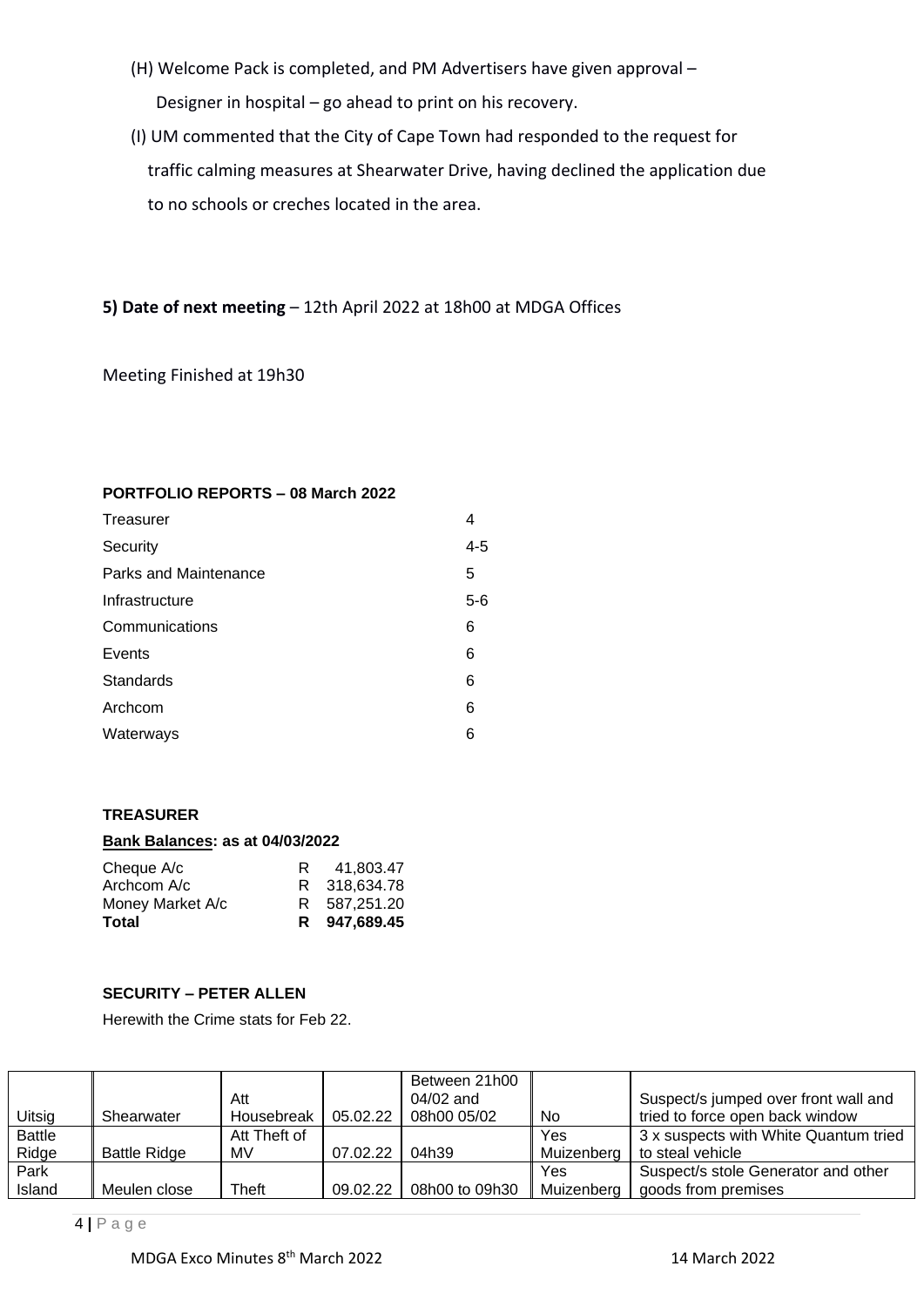| Eastlake<br>Island | Cutter Close | <b>Att Theft</b> | 15.02.22   | 03h00 | No | Suspect/s tried to steal bird bath                  |
|--------------------|--------------|------------------|------------|-------|----|-----------------------------------------------------|
| Uitsig             | Coot         | <b>Att Theft</b> | 18.02.22 ∎ | 23h30 | No | Suspect tried to steal goods through<br>open window |

LPR triggers for February 2022

**Triggers received – 39**

**Vehicles involved – 12**

### **Alleged Crime Types – Drug Dealing Poaching Suspects Cable Theft Robbery Hijacking Theft Vodacom/MTN Batteries Suspicious MV Farm Attack**

**Outcome – 28 Triggers; Vehicle were out of the area before SSP's arrived 11 Triggers; Vehicle were followed out of the area by SSP's**

# **PARKS AND MAINTENANCE**

Staffa and team did 2 days' work on Prince George Drive wall – removing litter and weeds during month – what a big difference. Most piles of cuttings cleared during month. Gardening ladies have continued strong start to new year – we are arranging mulch in time for rains – and are moving forward on well points for irrigation

# **INFRASTRUCTURE – ULF MARTZ**

### **Overview**

Activities during February 2022 involved liaison with City of Cape Town officials.

### **Asset Management**

CoCT Procurement of new weed harvester, commissioning and delivery expected June 2022. – See Waterways Report.

Still awaiting asset register in terms of municipal services from the CoCT.

Obtained layout of DWS services.

## **Roads and Stormwater**

Some minor water leakages were reported to the CoCT, which were attended to and repaired.

### **Infrastructural Development**

Zandvlei Expressway/Parkway (M3-M5) link road:

Various correspondence addressed to the CoCT relating to the Marina da Gama Road conditions and status of the M3-M5 link were sent to City officials.

Received some promising feedback relating to the M3-M5 link, however the Road falls under the jurisdiction of Province and a Budget allocation needs to be secured.

Vrygrond Housing Development – comments submitted.

### **Bridges**

Nothing to report.